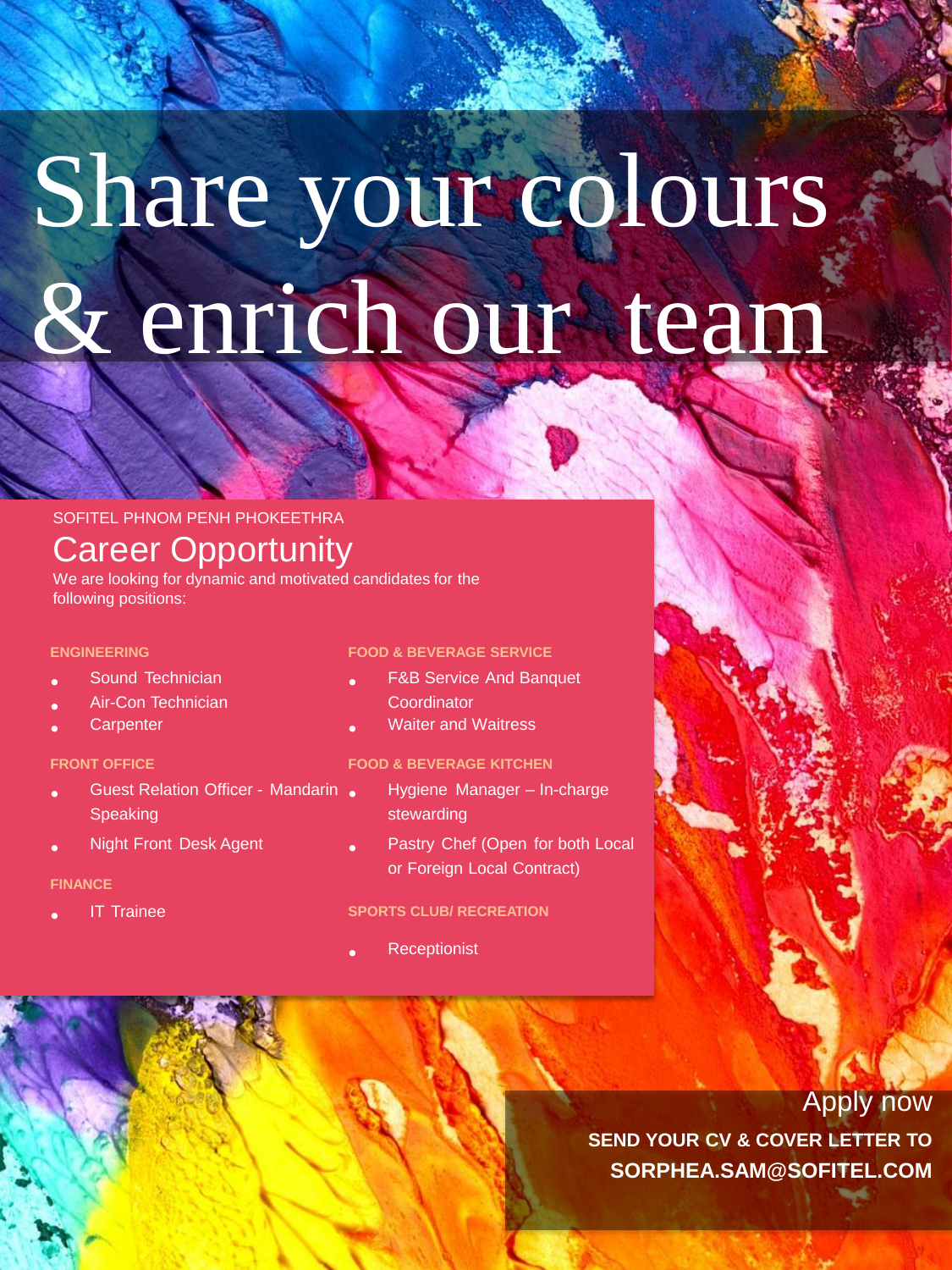## SOFITEL HOTELS & RESORTS

# *Open a world – your world*

SOFITEL PHNOM PENH PHOKEETHRA

# **PASTRY CHEF**

**NATIONAL UNDER LOCAL CONTRACT**

# **YOUR EXPERIENCE AND SKILLS INCLUDE:**

- Proven experience working within the food industry as a pastry chef, or relevant role;
- Able to create, develop & implement new recipes and menus with great attention to detail & creativity;
- In-depth knowledge of sanitation principles, food preparation, and nutrition; and
- Mature, disciplined, committed & a flexible team player with high energy levels.

#### **WHAT YOU WILL BE DOING:**

- To assist the Executive chef in all pastry & bakery needs and administrational work required for the deli shop and be creative and innovative for new offerings.
- Ensure the highest quality of food produced in line with Sofitel standards;
- Maintain HACCP standards throughout the outlet;
- Maintain/Monitor manning and food costs in line with the Hotel's requirements; and
- Interact with guests and ensure outstanding guest experience and satisfaction.

# **ACCOR**

### **WHAT IS IN IT FOR YOU:**

- Employee benefit card offering discounted rates in Accor Hotels worldwide.
- Develop your talent through learning programs by Academy Accor.
- Opportunity to grow within your property and across the world!
- Ability to contribute to local community and make a difference through our Corporate Social Responsibility activities, like Planet 21.

**HOW TO APPLY** SORPHEA SAM H6526-HR@sofitel.com